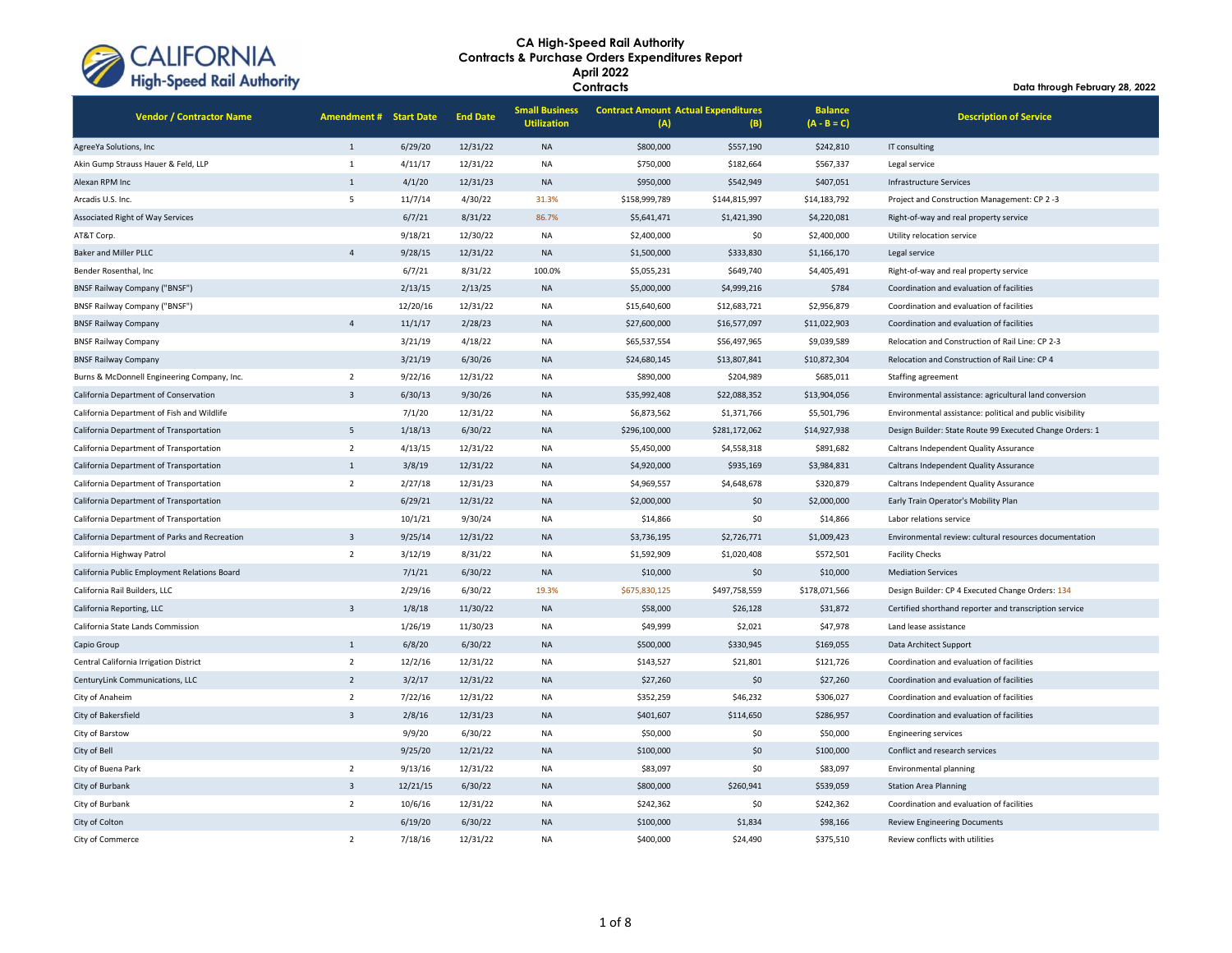

**Contracts**

| <b>Vendor / Contractor Name</b>         | <b>Amendment # Start Date</b> |          | <b>End Date</b> | <b>Small Business</b><br><b>Utilization</b> | <b>Contract Amount Actual Expenditures</b><br>(A) | (B)          | <b>Balance</b><br>$(A - B = C)$ | <b>Description of Service</b>               |
|-----------------------------------------|-------------------------------|----------|-----------------|---------------------------------------------|---------------------------------------------------|--------------|---------------------------------|---------------------------------------------|
| City of Fresno <sup>8</sup>             | 9                             | 6/7/12   | 12/31/22        | <b>NA</b>                                   | \$1,929,000                                       | \$1,231,788  | \$697,212                       | Right-of-way and real property service      |
| City of Fresno                          | $\overline{2}$                | 1/5/17   | 12/31/22        | <b>NA</b>                                   | \$29,845,500                                      | \$23,944,476 | \$5,901,024                     | Construction: Veterans Blvd overpass        |
| City of Fullerton                       | $\overline{2}$                | 11/21/16 | 12/31/22        | <b>NA</b>                                   | \$75,000                                          | \$0          | \$75,000                        | Coordination and evaluation of facilities   |
| City of Gilroy                          | $\overline{4}$                | 7/1/14   | 6/30/23         | NA                                          | \$600,000                                         | \$334,587    | \$265,413                       | <b>Station Area Planning</b>                |
| City of Glendale                        | $\mathbf{1}$                  | 1/17/20  | 6/30/22         | <b>NA</b>                                   | \$131,433                                         | \$61,411     | \$70,022                        | Coordination and evaluation of facilities   |
| City of Grand Terrace                   |                               | 7/20/21  | 6/30/22         | <b>NA</b>                                   | \$30,000                                          | \$0          | \$30,000                        | Coordination and evaluation of facilities   |
| City of Hanford                         |                               | 3/22/21  | 12/31/23        | <b>NA</b>                                   | \$84,210                                          | \$0          | \$84,210                        | Coordination and evaluation of facilities   |
| City of La Mirada                       | $\overline{2}$                | 9/7/16   | 12/31/22        | <b>NA</b>                                   | \$457,000                                         | \$31,209     | \$425,791                       | Coordination and evaluation of facilities   |
| City of Los Angeles                     | $\overline{2}$                | 10/13/16 | 11/30/23        | <b>NA</b>                                   | \$1,269,247                                       | \$73,925     | \$1,195,322                     | Coordination and evaluation of facilities   |
| City of Merced                          | 5                             | 3/1/13   | 6/30/23         | <b>NA</b>                                   | \$600,000                                         | \$376,195    | \$223,805                       | Station area planning                       |
| City of Montebello                      | $\overline{2}$                | 10/28/16 | 12/31/22        | <b>NA</b>                                   | \$175,000                                         | \$0          | \$175,000                       | Coordination and evaluation of facilities   |
| City of Morgan Hill                     | $\overline{2}$                | 6/6/16   | 12/31/22        | <b>NA</b>                                   | \$409,641                                         | \$260,846    | \$148,795                       | Coordination and evaluation of facilities   |
| City of Norwalk                         | $\overline{2}$                | 7/1/16   | 12/31/22        | <b>NA</b>                                   | \$499,900                                         | \$86,041     | \$413,859                       | Coordination and evaluation of facilities   |
| City of Palmdale                        | $\overline{2}$                | 8/23/16  | 3/31/23         | <b>NA</b>                                   | \$322,797                                         | \$148,434    | \$174,364                       | Coordination and evaluation of facilities   |
| City of Pico Rivera                     | $\mathbf{1}$                  | 10/22/19 | 12/31/22        | <b>NA</b>                                   | \$231,806                                         | \$21,419     | \$210,387                       | Coordination and evaluation of facilities   |
| City of San Mateo                       | $\overline{2}$                | 11/14/16 | 12/31/22        | <b>NA</b>                                   | \$100,000                                         | \$0          | \$100,000                       | Coordination and evaluation of facilities   |
| City of San Jose                        | $\overline{4}$                | 10/17/16 | 12/31/22        | <b>NA</b>                                   | \$869,688                                         | \$538,028    | \$331,661                       | Coordination and evaluation of facilities   |
| City of Santa Clara                     | $\overline{2}$                | 5/23/17  | 12/31/22        | <b>NA</b>                                   | \$150,644                                         | \$0          | \$150,644                       | Coordination and evaluation of facilities   |
| City of Santa Fe Springs                | $\overline{2}$                | 8/23/16  | 12/31/22        | <b>NA</b>                                   | \$499,000                                         | \$0          | \$499,000                       | Coordination and evaluation of facilities   |
| City of Selma                           | $\overline{2}$                | 4/22/20  | 12/31/22        | <b>NA</b>                                   | \$1,832,125                                       | \$614,791    | \$1,217,334                     | <b>Training Services</b>                    |
| City of South San Francisco             | $\overline{2}$                | 1/9/17   | 12/31/22        | <b>NA</b>                                   | \$35,000                                          | \$0          | \$35,000                        | Coordination and evaluation of facilities   |
| <b>Consolidated Irrigation District</b> |                               | 8/20/20  | 12/31/22        | <b>NA</b>                                   | \$25,000                                          | \$5,307      | \$19,693                        | <b>Engineering service</b>                  |
| <b>Continental Field Acquisitions</b>   |                               | 6/7/21   | 8/31/22         | 97.2%                                       | \$1,438,327                                       | \$696,186    | \$742,141                       | Right-of-way and real property service      |
| <b>Cooperative Personnel Services</b>   | $\mathbf{1}$                  | 12/9/20  | 6/30/22         | <b>NA</b>                                   | \$50,000                                          | \$0          | \$50,000                        | Salary survey services                      |
| <b>Cooperative Personnel Services</b>   |                               | 11/13/20 | 6/30/22         | <b>NA</b>                                   | \$80,000                                          | \$6,233      | \$73,767                        | <b>Employee Training</b>                    |
| <b>Corcoran Irrigation District</b>     |                               | 6/1/20   | 12/31/22        | <b>NA</b>                                   | \$25,000                                          | \$4,687      | \$20,313                        | Coordination and evaluation of facilities   |
| County of Fresno                        | $\overline{4}$                | 3/1/12   | 3/31/24         | <b>NA</b>                                   | \$297,624                                         | \$203,068    | \$94,556                        | Review conflicts with utilities             |
| County of Madera                        | $\overline{4}$                | 8/18/15  | 12/31/22        | <b>NA</b>                                   | \$89,251                                          | \$13,048     | \$76,203                        | Coordination and evaluation of facilities   |
| County of Madera                        |                               | 5/20/21  | 12/31/25        | <b>NA</b>                                   | \$6,286,000                                       | \$0          | \$6,286,000                     | <b>EJ Mitigation</b>                        |
| County of San Benito                    | $\overline{2}$                | 11/14/16 | 12/31/22        | <b>NA</b>                                   | \$100,000                                         | \$0          | \$100,000                       | Coordination and evaluation of facilities   |
| County of Santa Clara                   | $\overline{2}$                | 12/16/16 | 12/31/22        | <b>NA</b>                                   | \$150,000                                         | \$88,119     | \$61,881                        | Coordination and evaluation of facilities   |
| County of Tulare                        | $\overline{4}$                | 11/12/13 | 3/31/24         | <b>NA</b>                                   | \$151,400                                         | \$96,484     | \$54,916                        | Review conflicts with utilities             |
| <b>CPS HR Consulting</b>                |                               | 5/13/21  | 1/31/23         | <b>NA</b>                                   | \$10,850                                          | \$3,375      | \$7,475                         | <b>HR Consulting</b>                        |
| Crown Worldwide Moving and Storage, LLC |                               | 11/17/20 | 6/30/22         | <b>NA</b>                                   | \$70,346                                          | \$3,472      | \$66,874                        | <b>Moving Services</b>                      |
| DB Engineering & Consulting USA, Inc.   | $\overline{2}$                | 12/19/17 | 11/30/23        | 17.1%                                       | \$37,492,863                                      | \$29,973,681 | \$7,519,181                     | Early Train Operator                        |
| Delegata Corporation                    |                               | 8/2/21   | 7/31/23         | <b>NA</b>                                   | \$800,000                                         | \$186,490    | \$613,510                       | <b>Construction and Contract Management</b> |
| Department of Human Resources           |                               | 7/1/21   | 6/30/24         | <b>NA</b>                                   | \$120,000                                         | \$23,950     | \$96,050                        | CalHR to provide training service           |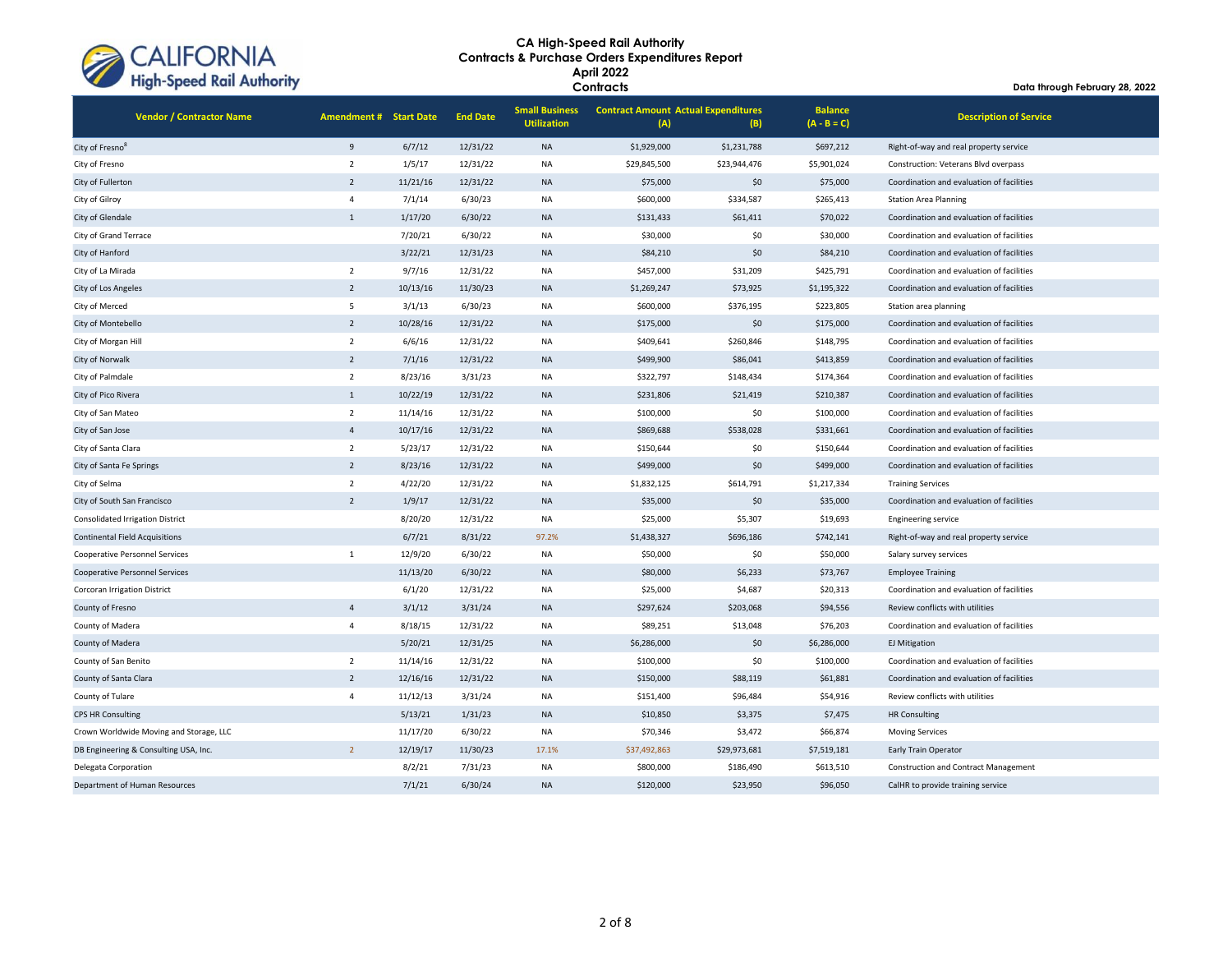

| <b>Vendor / Contractor Name</b>                           | <b>Amendment # Start Date</b> |          | <b>End Date</b> | <b>Small Business</b><br><b>Utilization</b> | <b>Contract Amount Actual Expenditures</b><br>(A) | (B)             | <b>Balance</b><br>$(A - B = C)$ | <b>Description of Service</b>                      |
|-----------------------------------------------------------|-------------------------------|----------|-----------------|---------------------------------------------|---------------------------------------------------|-----------------|---------------------------------|----------------------------------------------------|
| Department of Human Resources                             |                               | 7/1/21   | 6/30/22         | NA                                          | \$8,000                                           | \$0             | \$8,000                         | CalHR to provide training service                  |
| Department of Transportation                              |                               | 12/24/20 | 6/30/24         | <b>NA</b>                                   | \$6,443,500                                       | \$934,426       | \$5,509,074                     | Caltrans loaned expert staff                       |
| Department of Transportation                              | $\overline{\phantom{a}}$      | 6/19/12  | 6/30/23         | NA                                          | \$27,936,000                                      | \$21,289,819    | \$6,646,181                     | Legal service                                      |
| Department of Transportation                              |                               | 5/1/18   | 6/30/22         | <b>NA</b>                                   | \$640,000                                         | \$12,646        | \$627,354                       | Caltrans Independent Quality Assurance             |
| Department of Transportation                              | $\mathbf 1$                   | 5/30/18  | 12/30/22        | NA                                          | \$3,530,000                                       | \$2,418,491     | \$1,111,509                     | Caltrans Independent Quality Assurance             |
| Department of Transportation                              |                               | 5/30/18  | 6/30/22         | <b>NA</b>                                   | \$4,130,000                                       | \$699,295       | \$3,430,705                     | Caltrans Independent Quality Assurance             |
| Dragados/Flatiron Joint Venture                           | $\overline{3}$                | 6/10/15  | 4/18/22         | 17.6%                                       | \$2,224,591,227                                   | \$1,471,546,529 | \$753,044,698                   | Design Builder: CP 2-3 Executed Change Orders: 384 |
| Ebbin Moser + Skaggs, LLP                                 | $\overline{4}$                | 4/27/15  | 12/31/22        | <b>NA</b>                                   | \$6,600,000                                       | \$5,627,423     | \$972,577                       | Legal service                                      |
| EFI Global, Inc                                           |                               | 6/23/21  | 6/30/22         | <b>NA</b>                                   | \$16,946                                          | \$0             | \$16,946                        | <b>Environmental Site Assessment</b>               |
| Enterprise Networking Solutions Inc.                      | $\mathbf{1}$                  | 10/15/18 | 12/31/22        | <b>NA</b>                                   | \$834,000                                         | \$508,970       | \$325,030                       | IT consulting                                      |
| <b>Environmental Science Associates</b>                   | $\mathbf{1}$                  | 8/5/16   | 12/31/22        | 2.3%                                        | \$6,961,708                                       | \$4,782,122     | \$2,179,586                     | Environmental service                              |
| Ernst & Young LLP                                         |                               | 7/30/21  | 6/30/24         | 15.7%                                       | \$4,700,000                                       | \$682,999       | \$4,017,001                     | Enterprise risk management advisory services       |
| Focus Language International LLC                          | $\mathbf{1}$                  | 6/21/19  | 4/30/22         | <b>NA</b>                                   | \$60,000                                          | \$20,998        | \$39,002                        | <b>Translation service</b>                         |
| <b>Fresno Irrigation District</b>                         | $\overline{3}$                | 7/29/15  | 12/31/22        | <b>NA</b>                                   | \$282,774                                         | \$256,257       | \$26,517                        | Coordination and evaluation of facilities          |
| Fresno Metropolitan Flood Control District                | $\overline{3}$                | 10/20/16 | 6/30/23         | NA                                          | \$126,491                                         | \$118,168       | \$8,323                         | Coordination and evaluation of facilities          |
| Frontier California, Inc.                                 | $\overline{2}$                | 1/25/17  | 12/31/22        | <b>NA</b>                                   | \$21,225                                          | \$0             | \$21,225                        | Coordination and evaluation of facilities          |
| Frontier California, Inc.                                 | $\overline{4}$                | 9/25/14  | 12/31/22        | NA                                          | \$21,225                                          | \$0<br>\$21,225 |                                 | Utility conflict reviews                           |
| GDS Moving & Installation Inc.                            |                               | 11/9/21  | 7/31/22         | <b>NA</b>                                   | \$15,590                                          | \$15,590        | \$0                             | Modular systems furniture transport                |
| Geographic Technologies Group, Inc                        |                               | 11/15/21 | 2/28/23         | NA                                          | \$900,000                                         | \$55,208        | \$844,793                       | Geographic information system services             |
| Goodin, MacBride, Squeri & Day, LLP                       | $\overline{2}$                | 7/11/17  | 12/31/22        | <b>NA</b>                                   | \$1,602,500                                       | \$367,900       | \$1,234,600                     | Legal service                                      |
| <b>Grassland Water District</b>                           | 1                             | 1/9/17   | 6/30/22         | NA                                          | \$101,442                                         | \$28,773        | \$72,669                        | Coordination and evaluation of facilities          |
| Greenberg Traurig LLP                                     | $\overline{\mathbf{3}}$       | 11/4/15  | 12/31/22        | <b>NA</b>                                   | \$1,500,000                                       | \$557,276       | \$942,724                       | Legal service                                      |
| Henry Miller Reclamation District #2131                   | $\overline{2}$                | 3/14/17  | 12/31/22        | <b>NA</b>                                   | \$99,408                                          | \$0             | \$99,408                        | Coordination and evaluation of facilities          |
| Hernandez, Kroone & Associate                             | 5                             | 3/28/14  | 6/30/23         | 100.0%                                      | \$12,525,000                                      | \$9,364,209     | \$3,160,791                     | Right-of-way land surveys                          |
| HKA - Global, Inc dba Hill International Consulting, Inc. | $\overline{2}$                | 4/21/17  | 12/31/22        | <b>NA</b>                                   | \$2,440,000                                       | \$1,032,941     | \$1,407,059                     | Expert witness service                             |
| <b>HNTB Corporation</b>                                   | $\overline{3}$                | 1/8/16   | 12/15/22        | 34.8%                                       | \$89,817,414                                      | \$79,208,066    | \$10,609,348                    | Project and Construction Management: CP 4          |
| <b>HNTB Corporation</b>                                   | $\overline{4}$                | 11/23/15 | 12/31/22        | 23.6%                                       | \$77,610,000                                      | \$70,870,264    | \$6,739,736                     | Environmental and Engineering service              |
| J.G. Boswell Company                                      | $\overline{a}$                | 4/1/11   | 3/31/24         | <b>NA</b>                                   | \$191,876                                         | \$43,865        | \$148,011                       | Review conflicts with facilities                   |
| Kadesh & Associates, LLC                                  |                               | 7/1/21   | 6/30/23         | <b>NA</b>                                   | \$270,000                                         | \$61,000        | \$209,000                       | Development of Public Policy                       |
| Kelly Drye & Warren *                                     |                               | 2/14/22  | 6/30/23         | <b>NA</b>                                   | \$30,000                                          | \$0             | \$30,000                        | Legal service                                      |
| Kern County                                               |                               | 9/9/20   | 6/30/22         | <b>NA</b>                                   | \$150,000                                         | \$0             | \$150,000                       | Coordination and evaluation of facilities          |
| Kiefer Consulting, Inc                                    |                               | 7/20/21  | 12/31/22        | <b>NA</b>                                   | \$900,000                                         | \$349,890       | \$550,110                       | <b>SharePoint Support Services</b>                 |
| Kings River Conservation                                  | $\overline{4}$                | 9/21/11  | 3/31/24         | NA                                          | \$49,879                                          | \$43,135        | \$6,744                         | Review conflicts with utilities                    |
| Kleinfelder, Inc                                          | $\Delta$                      | 12/9/16  | 4/30/22         | 25.5%                                       | \$18,000,000                                      | \$8,890,228     | \$9,109,772                     | Geotechnical site investigation service            |
| <b>KPMG LLP</b>                                           |                               | 1/20/21  | 9/30/24         | 26.2%                                       | \$26,800,375                                      | \$6,277,765     | \$20,522,610                    | <b>Financial Advisory Services</b>                 |
| <b>KPMG LLP</b>                                           |                               | 6/1/21   | 12/31/22        | <b>NA</b>                                   | \$500,000                                         | \$165,000       | \$335,000                       | <b>Information Security Services</b>               |
| <b>KPMG LLP</b>                                           |                               | 6/28/21  | 12/31/22        | NA                                          | \$300,000                                         | \$298,845       | \$1,155                         | <b>Transition Advisory Services</b>                |
| Lakeside Ditch                                            | $\mathbf{1}$                  | 12/23/19 | 12/31/24        | <b>NA</b>                                   | \$25,000                                          | \$0             | \$25,000                        | Coordination and evaluation of facilities          |
| <b>Local Government Commission</b>                        |                               | 9/13/21  | 10/31/22        | <b>NA</b>                                   | \$40,600                                          | \$12,365        | \$28,235                        | Environmental justice service                      |
| Los Angeles County Metropolitan Transportation Authority  | $\overline{2}$                | 4/10/15  | 9/30/23         | <b>NA</b>                                   | \$750,000                                         | \$5,716         | \$744,284                       | Coordination and evaluation of facilities          |
| Los Angeles County Metropolitan Transportation Authority  | $\Delta$                      | 6/1/16   | 12/31/22        | <b>NA</b>                                   | \$18,726.102                                      | \$16,456,906    | \$2.269.196                     | Project management and quality control: Metro Link |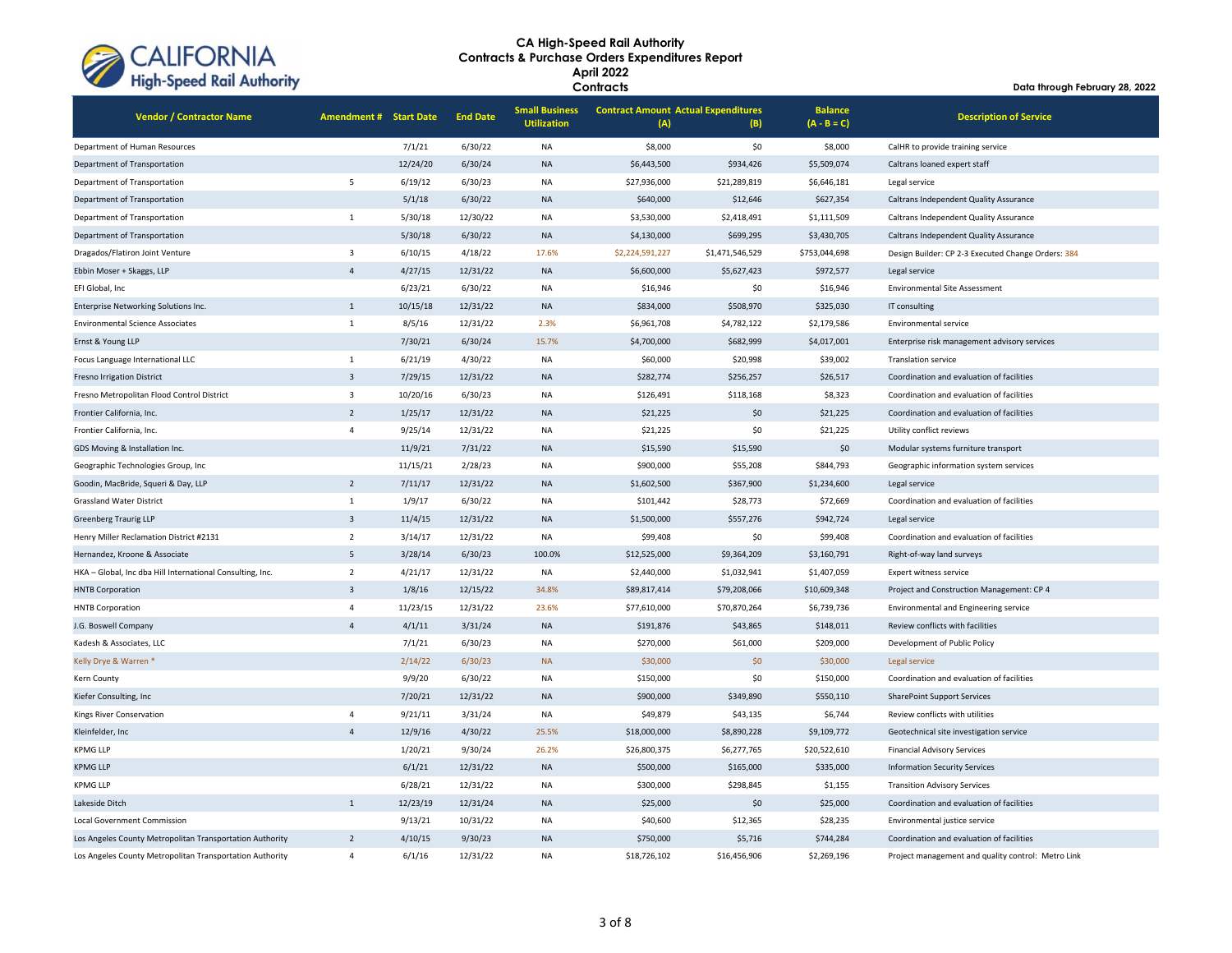

| <b>Vendor / Contractor Name</b>                          | <b>Amendment # Start Date</b> |          | <b>End Date</b> | <b>Small Business</b><br><b>Utilization</b> | <b>Contract Amount Actual Expenditures</b><br>(A) | (B)           | <b>Balance</b><br>$(A - B = C)$ | <b>Description of Service</b>                               |
|----------------------------------------------------------|-------------------------------|----------|-----------------|---------------------------------------------|---------------------------------------------------|---------------|---------------------------------|-------------------------------------------------------------|
| Los Angeles County Metropolitan Transportation Authority |                               | 5/1/18   | 12/31/23        | <b>NA</b>                                   | \$76,665,000                                      | \$25,798,360  | \$50,866,640                    | Construction: grade separation                              |
| Los Angeles Department of Water and Power                | $\overline{2}$                | 1/6/17   | 2/28/23         | <b>NA</b>                                   | \$1,400,000                                       | \$75,466      | \$1,324,534                     | Feasibility studies and analysis - LADWP Grid               |
| Los Angeles Unified School District *                    |                               | 2/14/22  | 6/30/22         | <b>NA</b>                                   | \$3,400                                           | \$0           | \$3,400                         | <b>Bilingual Fluency Assessment Testing</b>                 |
| Lower Tule River Irrigation                              |                               | 7/31/20  | 12/31/22        | <b>NA</b>                                   | \$25,000                                          | \$0           | \$25,000                        | <b>Irrigation Services</b>                                  |
| <b>Madera Irrigation District</b>                        | $\overline{2}$                | 10/27/16 | 12/31/22        | <b>NA</b>                                   | \$20,000                                          | \$0           | \$20,000                        | Coordination and evaluation of facilities                   |
| Matson Alarm Co., Inc. *                                 |                               | 2/2/22   | 1/31/24         | <b>NA</b>                                   | \$4,800                                           | \$0           | \$4,800                         | <b>Facility Services</b>                                    |
| Matson Alarm Co., Inc. *                                 |                               | 2/2/22   | 1/31/24         | <b>NA</b>                                   | \$40,764                                          | \$0           | \$40,764                        | <b>Facility Services</b>                                    |
| Mayer Brown LLP                                          | $\overline{3}$                | 11/17/15 | 12/31/22        | <b>NA</b>                                   | \$1,800,000                                       | \$1,665,652   | \$134,348                       | Legal service                                               |
| Melga Canal Company                                      |                               | 8/31/20  | 12/31/22        | <b>NA</b>                                   | \$25,000                                          | \$0           | \$25,000                        | <b>Evaluation of Facilities</b>                             |
| <b>Merced Irrigation District</b>                        | $\overline{2}$                | 2/21/17  | 12/31/22        | <b>NA</b>                                   | \$58,850                                          | \$0           | \$58,850                        | Coordination and evaluation of facilities                   |
| National Marine Fisheries Service (WCR-1701)             |                               | 12/21/18 | 3/30/23         | <b>NA</b>                                   | \$690,236                                         | \$446,922     | \$243,314                       | Evaluation of environmental challenges                      |
| National Training Institute on Race and Equality         |                               | 6/1/21   | 5/30/22         | <b>NA</b>                                   | \$18,000                                          | \$13,500      | \$4,500                         | <b>Personnel Training</b>                                   |
| NetCentric Technologies, Inc                             | $\mathbf{1}$                  | 4/29/20  | 6/30/22         | <b>NA</b>                                   | \$100,000                                         | \$16,052      | \$83,948                        | Remediation of ADA                                          |
| Nossaman <sup>8</sup>                                    | 12                            | 4/24/09  | 12/31/22        | <b>NA</b>                                   | \$24,500,000                                      | \$22,122,746  | \$2,377,254                     | Legal service                                               |
| O'Dell Engineering Inc.                                  | $\overline{2}$                | 9/2/16   | 6/30/23         | 100.0%                                      | \$5,340,722                                       | \$2,512,511   | \$2,828,211                     | Right-of-way engineering and scoping service                |
| O'Melveny & Meyers LLP                                   | 5                             | 9/11/13  | 12/31/22        | <b>NA</b>                                   | \$7,200,000                                       | \$5,515,521   | \$1,684,479                     | Legal service                                               |
| Office of Planning and Research                          |                               | 4/29/20  | 12/31/22        | <b>NA</b>                                   | \$2,292,648                                       | \$778,224     | \$1,514,424                     | Environmental mitigation planning                           |
| Orange County Transportation Agency (OCTA)               | $\overline{\mathbf{3}}$       | 10/26/12 | 12/31/22        | <b>NA</b>                                   | \$300,000                                         | \$9,179       | \$290,821                       | Engineering, design plans and cost estimates                |
| Overland, Pacific & Cutler                               |                               | 6/7/21   | 8/31/22         | <b>NA</b>                                   | \$2,372,673                                       | \$0           | \$2,372,673                     | Right of Way (ROW) and real property services               |
| Pacific Bell Telephone Company dba AT&T                  | $\overline{4}$                | 5/19/16  | 6/30/24         | <b>NA</b>                                   | \$26,283,753                                      | \$14,598,573  | \$11,685,180                    | Coordination and evaluation of facilities                   |
| Pacific Gas and Electric Company                         | $\mathbf{1}$                  | 6/4/20   | 6/30/23         | <b>NA</b>                                   | \$1,959,000                                       | \$7,477       | \$1,951,523                     | Environmental planning                                      |
| Pacific Gas and Electric Company                         | $\overline{2}$                | 8/31/15  | 6/30/24         | <b>NA</b>                                   | \$27,000,000                                      | \$20,473,943  | \$6,526,057                     | Coordination and evaluation of facilities                   |
| Pacific Gas and Electric Company                         | $\overline{2}$                | 1/9/17   | 1/30/24         | <b>NA</b>                                   | \$36,034,000                                      | \$9,759,177   | \$26,274,823                    | Coordination and evaluation of facilities                   |
| Pacific Storage Company dba Pacific Records Management   |                               | 12/8/21  | 6/30/22         | <b>NA</b>                                   | \$20,000                                          | \$0           | \$20,000                        | Scan and index file boxes                                   |
| Peninsula Corridor Joint Powers Board (Caltrain)         | $\mathbf{1}$                  | 12/5/18  | 12/31/22        | <b>NA</b>                                   | \$600,000,000                                     | \$312,301,008 | \$287,698,992                   | Corridor electrification and materials                      |
| People's Ditch Company                                   |                               | 6/1/20   | 12/31/22        | <b>NA</b>                                   | \$25,000                                          | \$0           | \$25,000                        | Labor Costs                                                 |
| Perkins Coie, LLP                                        | $\overline{3}$                | 11/3/15  | 12/31/22        | <b>NA</b>                                   | \$5,000,000                                       | \$4,118,900   | \$881,100                       | Advice and counsel on environmental permitting issues       |
| Pestmaster Services, Inc.                                |                               | 9/9/21   | 6/30/23         | <b>NA</b>                                   | \$9,695                                           | \$1,550       | \$8,145                         | Pest control services                                       |
| Placeworks, Inc.                                         | $\mathbf{1}$                  | 8/5/16   | 12/31/22        | 45.9%                                       | \$4,900,000                                       | \$1,109,324   | \$3,790,676                     | Environmental service                                       |
| Platinum Security                                        |                               | 1/1/22   | 9/30/22         | <b>NA</b>                                   | \$165,002                                         | \$18,581      | \$146,421                       | <b>Security Services</b>                                    |
| Poso Canal Company                                       | $\overline{2}$                | 1/24/17  | 12/31/22        | <b>NA</b>                                   | \$61,251                                          | \$6,399       | \$54,852                        | Coordination and evaluation of facilities                   |
| Project Finance Advisory Limited                         | $\overline{\mathbf{3}}$       | 12/18/15 | 10/10/22        | 16.0%                                       | \$4,000,000                                       | \$1,936,692   | \$2,063,308                     | Reports pursuant to CSHC section 2704.08(d)(2)              |
| Providence Technology Group, Inc.                        |                               | 10/25/21 | 2/28/23         | <b>NA</b>                                   | \$900,000                                         | \$0           | \$900,000                       | Consulting services for maintenance and operational support |
| PTG Pacheco Pass Corridor <sup>8</sup>                   | $\overline{7}$                | 12/4/08  | 6/30/22         | 17.1%                                       | \$80,240,000                                      | \$79,859,791  | \$380,209                       | Preliminary engineering and environmental work              |
| Rancho Tree Service                                      |                               | 11/15/21 | 9/30/22         | <b>NA</b>                                   | \$514,172                                         | \$0           | \$514,172                       | Tree removal and disposal services                          |
| Regents of the University of California, Berkeley        | $\overline{2}$                | 8/10/18  | 6/30/22         | <b>NA</b>                                   | \$378,748                                         | \$147,539     | \$231,209                       | Seismic policy and technical practices experts              |
| Regents of the University of California, Los Angeles     |                               | 3/16/20  | 1/5/23          | <b>NA</b>                                   | \$782,821                                         | \$199,672     | \$583,149                       | Fault rupture research                                      |
| Remy Moose Manley, LLP                                   | 6                             | 9/13/12  | 12/31/22        | <b>NA</b>                                   | \$3,750,000                                       | \$2,359,522   | \$1,390,478                     | Legal service                                               |
| Rutan & Tucker                                           | $\overline{3}$                | 8/14/15  | 12/31/22        | <b>NA</b>                                   | \$10,900,000                                      | \$8,114,796   | \$2,785,204                     | Legal service                                               |
| San Benito County Water District                         | $\overline{2}$                | 1/9/17   | 12/31/22        | <b>NA</b>                                   | \$45,200                                          | \$1,932       | \$43,268                        | Coordination and evaluation of facilities                   |
| San Bernardino County Transportation Authority           |                               | 5/15/20  | 6/30/22         | <b>NA</b>                                   | \$100,000                                         | \$0           | \$100,000                       | Review of engineering documents                             |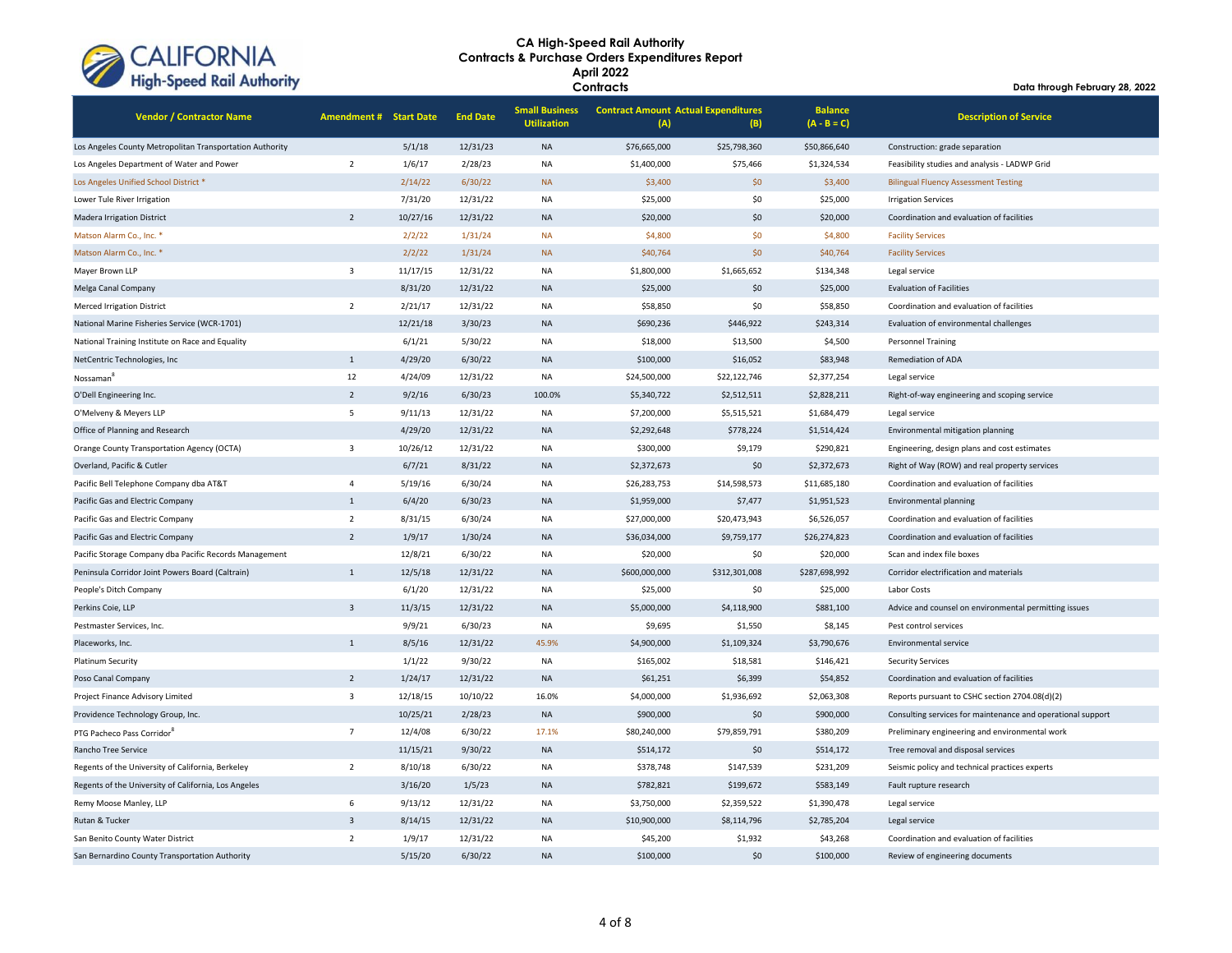

| <b>Vendor / Contractor Name</b>                           | <b>Amendment # Start Date</b> |          | <b>End Date</b> | <b>Small Business</b><br><b>Utilization</b> | <b>Contract Amount Actual Expenditures</b><br>(A) | (B)             | <b>Balance</b><br>$(A - B = C)$ | <b>Description of Service</b>                        |
|-----------------------------------------------------------|-------------------------------|----------|-----------------|---------------------------------------------|---------------------------------------------------|-----------------|---------------------------------|------------------------------------------------------|
| San Francisco Bay Conservation and Development Commission |                               | 10/18/19 | 12/31/22        | <b>NA</b>                                   | \$50,000                                          | \$9,726         | \$40,274                        | Project evaluation and permit processing             |
| San Joaquin Regional Rail Commission (SJRRC)              | $\overline{4}$                | 12/18/12 | 12/31/22        | <b>NA</b>                                   | \$750,000                                         | \$648,166       | \$101,834                       | Preparation and review of engineering design plans   |
| San Joaquin Valley Air Pollution Control District         |                               | 7/23/14  | 7/31/28         | <b>NA</b>                                   | \$1,705,472                                       | \$1,364,377     | \$341,095                       | Environmental mitigation                             |
| San Joaquin Valley Air Pollution Control District         |                               | 6/26/15  | 7/31/28         | <b>NA</b>                                   | \$367,829                                         | \$294,263       | \$73,566                        | <b>Voluntary Emissions Reduction Agreement</b>       |
| San Joaquin Valley Air Pollution Control District         |                               | 1/13/16  | 7/31/28         | <b>NA</b>                                   | \$10,806,923                                      | \$8,645,538     | \$2,161,385                     | Offset construction air pollution cost               |
| San Joaquin Valley Railroad Co.                           | $\mathbf{1}$                  | 8/28/15  | 6/30/22         | <b>NA</b>                                   | \$5,000,000                                       | \$3,117,606     | \$1,882,394                     | Coordination and evaluation of facilities            |
| San Joaquin Valley Air Pollution Control District         |                               | 9/16/16  | 6/30/26         | <b>NA</b>                                   | \$3,562,246                                       | \$2,849,797     | \$712,449                       | <b>Voluntary Emissions Reduction Agreement</b>       |
| San Jose State University Research Foundation             |                               | 12/24/20 | 6/30/23         | <b>NA</b>                                   | \$665,000                                         | \$0             | \$665,000                       | Research development                                 |
| San Luis Delta - Mendota Water Authority                  | $\overline{2}$                | 1/9/17   | 12/31/22        | <b>NA</b>                                   | \$58,740                                          | \$3,643         | \$55,097                        | Coordination and evaluation of facilities            |
| Santa Clara Valley Transportation Authority               | $\mathbf{1}$                  | 3/1/19   | 12/31/22        | <b>NA</b>                                   | \$1,500,000                                       | \$1,500,000     | \$0                             | Preliminary design - station                         |
| Santa Clara Valley Habitat Agency                         |                               | 1/27/20  | 12/31/22        | <b>NA</b>                                   | \$100,000                                         | \$0             | \$100,000                       | <b>Environmental Mitigation</b>                      |
| Santa Clara Valley Water District                         |                               | 9/22/21  | 12/31/22        | <b>NA</b>                                   | \$80,932                                          | \$883           | \$80,049                        | Preliminary engineering and hydraulic analysis       |
| Sener Engineering and Systems                             | 3                             | 4/24/15  | 12/31/22        | 28.3%                                       | \$74,217,886                                      | \$69,525,390    | \$4,692,496                     | Preliminary engineering and environmental work       |
| Settler's Ditch Company                                   |                               | 6/1/20   | 12/31/22        | <b>NA</b>                                   | \$25,000                                          | \$0             | \$25,000                        | <b>Evaluation of Facilities</b>                      |
| Shute, Mihaly & Weinberger, LLP                           | $\overline{2}$                | 10/11/17 | 12/31/22        | <b>NA</b>                                   | \$500,000                                         | \$81,714        | \$418,286                       | <b>Environmental Mitigation</b>                      |
| SkyLandscape, LLC                                         |                               | 8/30/21  | 7/31/23         | <b>NA</b>                                   | \$42,524                                          | \$6,300         | \$36,224                        | Landscape Maintenance                                |
| Southern California Regional Rail Authority               | $\overline{2}$                | 6/26/15  | 11/30/23        | <b>NA</b>                                   | \$815,000                                         | \$547,140       | \$267,861                       | Develop engineering, planning and environmental data |
| Sprint Communications Company L.P.                        | $\overline{2}$                | 3/14/17  | 12/31/22        | <b>NA</b>                                   | \$100,000                                         | \$0             | \$100,000                       | Reviews conflicts with utilities                     |
| Stanfield Systems, Incorporated                           |                               | 9/13/21  | 11/30/22        | <b>NA</b>                                   | \$900,000                                         | \$91,780        | \$808,221                       | Provide enhancements and ongoing maintenance         |
| <b>State Controller's Office</b>                          |                               | 7/1/19   | 6/30/24         | <b>NA</b>                                   | \$125,000                                         | \$4,635         | \$120,365                       | Warrant expedite services                            |
| <b>State Controller's Office</b>                          |                               | 7/1/21   | 6/30/22         | <b>NA</b>                                   | \$3,350                                           | \$3,350         | \$0                             | Management Information Retrieval System (MIRS)       |
| State Water Resources Control Board                       |                               | 6/18/21  | 3/31/23         | <b>NA</b>                                   | \$1,528,407                                       | \$0             | \$1,528,407                     | Water Certification and Mitigation                   |
| <b>Stoel Rives LLP</b>                                    |                               | 10/28/21 | 6/30/23         | <b>NA</b>                                   | \$3,000,000                                       | \$153,705       | \$2,846,295                     | Legal analysis and support                           |
| STV Incorporated                                          | $\overline{4}$                | 3/27/15  | 9/30/23         | 31.2%                                       | \$75,420,625                                      | \$65,422,640    | \$9,997,985                     | Preliminary engineering and environmental work       |
| Town of Atherton                                          | $\overline{2}$                | 1/25/17  | 12/31/22        | <b>NA</b>                                   | \$50,000                                          | \$0             | \$50,000                        | Coordination and evaluation of facilities            |
| Tutor Perini/Zachry/Parsons, a Joint Venture              | $\mathbf{1}$                  | 8/16/13  | 3/4/24          | 26.8%                                       | \$2,666,755,162                                   | \$1,692,132,210 | \$974,622,951                   | Design Builder: CP 1 Executed Change Orders: 450     |
| T.Y. Lin International                                    | 5                             | 2/20/14  | 9/30/22         | 28.1%                                       | \$76,158,068                                      | \$75,682,673    | \$475,395                       | EIR/EIS & Preliminary Engineering                    |
| UIC International Union of Railways                       |                               | 1/1/18   | 12/31/22        | <b>NA</b>                                   | \$65,296                                          | \$65,296        | \$0                             | Railway Operations membership                        |
| UPRR <sup>8</sup>                                         | $\overline{3}$                | 6/6/12   | 6/30/22         | <b>NA</b>                                   | \$5,000,000                                       | \$1,563,867     | \$3,436,133                     | Review design drawings                               |
| Union Pacific Railroad Company ("UPRR")                   | $\mathbf{1}$                  | 12/22/14 | 12/31/22        | <b>NA</b>                                   | \$69,025,000                                      | \$43,747,897    | \$25,277,103                    | Engineering, construction and maintenance agreement  |
| <b>Universal Field Services</b>                           |                               | 6/7/21   | 8/31/22         | <b>NA</b>                                   | \$2,867,324                                       | \$950,049       | \$1,917,275                     | Right-of-way and real property service               |
| U.S. Army Corp of Engineers                               |                               | 6/26/20  | 9/30/23         | <b>NA</b>                                   | \$4,021,752                                       | \$872,657       | \$3,149,095                     | Project evaluation and permit processing             |
| U.S. Army Corp of Engineers                               | 3                             | 11/20/14 | 6/30/29         | <b>NA</b>                                   | \$5,321,464                                       | \$1,441,116     | \$3,880,348                     | Project evaluation and permit processing             |
| U.S. Bureau of Reclamation                                | $\overline{3}$                | 2/3/15   | 6/30/22         | <b>NA</b>                                   | \$4,244,652                                       | \$2,707,955     | \$1,536,697                     | Environmental challenge resolution                   |
| <b>US Environmental Protection Agency</b>                 | $\overline{\mathbf{3}}$       | 8/29/14  | 12/31/22        | <b>NA</b>                                   | \$2,510,471                                       | \$2,351,892     | \$158,579                       | Environmental resource impacts issue resolution      |
| United States Department of Fish and Wildlife Services    | $\overline{3}$                | 10/1/15  | 12/31/22        | <b>NA</b>                                   | \$4,539,859                                       | \$3,286,610     | \$1,253,249                     | Environmental assistance and coordination service    |
| Video Streaming Services Company                          |                               | 4/28/21  | 6/30/22         | <b>NA</b>                                   | \$100,000                                         | \$54,550        | \$45,450                        | Video Streaming Services                             |
| Viking Shred LLC                                          | $\mathbf{1}$                  | 4/22/21  | 3/31/23         | <b>NA</b>                                   | \$2,520                                           | \$960           | \$1,560                         | <b>Confidential Shredding Services</b>               |
| Vollmar Natural Lands Consulting, Inc.                    | $\mathbf{1}$                  | 6/10/14  | 12/31/25        | <b>NA</b>                                   | \$1,852,910                                       | \$1,174,438     | \$678,472                       | Environmental mitigation                             |
| West Isle Line, Inc.                                      | $\mathbf{1}$                  | 12/21/17 | 2/28/23         | <b>NA</b>                                   | \$1,000,000                                       | \$78,838        | \$921,162                       | Design drawing review                                |
| West Publishing Corporation                               | $\overline{2}$                | 9/7/17   | 6/30/22         | <b>NA</b>                                   | \$131,245                                         | \$109,819       | \$21,425                        | Electronic legal library service                     |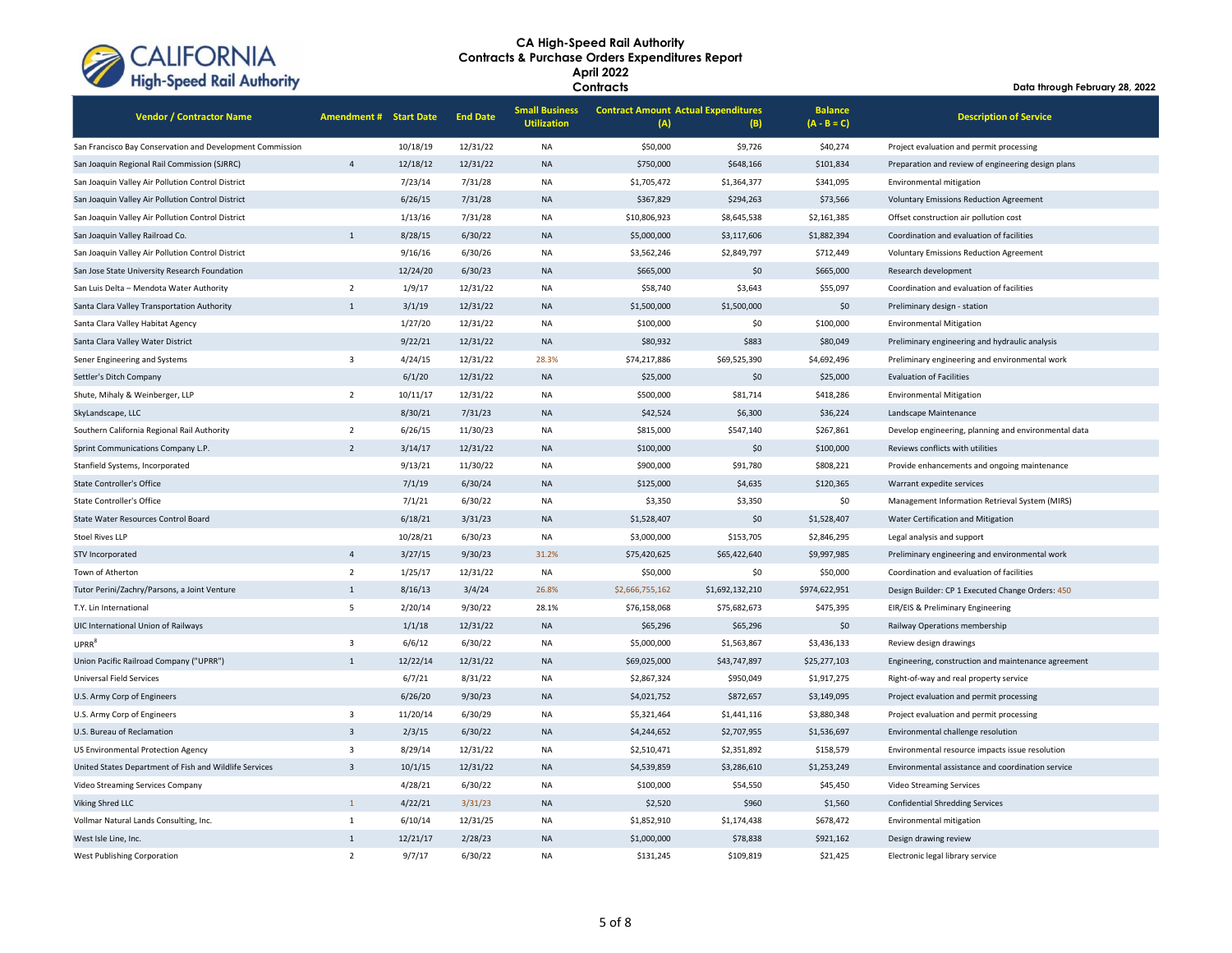

**Data through February 28, 2022**

| <b>Vendor / Contractor Name</b>       | <b>Amendment # Start Date</b> |          | <b>End Date</b> | <b>Small Business</b><br><b>Utilization</b> | <b>Contract Amount Actual Expenditures</b><br>(A) | (B)             | <b>Balance</b><br>$(A - B = C)$ | <b>Description of Service</b>             |
|---------------------------------------|-------------------------------|----------|-----------------|---------------------------------------------|---------------------------------------------------|-----------------|---------------------------------|-------------------------------------------|
| West San Martin Water Works, Inc      |                               | 10/17/16 | 12/31/22        | <b>NA</b>                                   | \$32,000                                          | \$599           | \$31,401                        | Coordination and evaluation of facilities |
| Westervelt Ecological Services        |                               | 3/21/16  | 2/28/25         | 3.8%                                        | \$73,955,943                                      | \$68,958,880    | \$4,997,063                     | Habitat mitigation service                |
| <b>Westervelt Ecological Services</b> |                               | 6/19/19  | 4/14/30         | 1.1%                                        | \$21,015,000                                      | \$17,211,000    | \$3,804,000                     | Habitat mitigation service                |
| Wong + Harris, JV                     |                               | 5/15/13  | 12/31/22        | 30.4%                                       | \$156,513,769                                     | \$120,605,002   | \$35,908,767                    | Project and Construction Management: CP 1 |
| WSP USA, Inc.                         |                               | 7/1/15   | 6/30/23         | 28.6%                                       | \$798,532,229                                     | \$687,770,648   | \$110,761,581                   | Rail Delivery Partner                     |
| <b>CONTRACT SUBTOTAL</b>              |                               |          |                 | 23.7%                                       | \$8,984,769,787                                   | \$6,221,420,667 | \$2,763,349,121                 |                                           |

#### **# Footnotes**

1. The following contract types are not counted towards the Authority's Small Business Program: Federal Agency Contracts, State Agency Contracts, Local Government Contracts, and Third Party Contracts. An "NA" (Not-Applicable) in the Small Business Utilization column denotes all contracts and PO's that do not count towards the Authority's Small Business Program.

2. Vendors may appear several times due to multiple contracts.

3. Actual expenditures reflect processed and paid invoices for active contracts.

4. This report includes data from the most recent invoices submitted to CHSRA, monthly or quarterly for active contracts.

5. The Authority has a small business utilization goal of 30%, per the Small and Disadvantaged Business Enterprise Policy from August-2012. Small Business Utilization percentage values for all subsequent eligible contracts represent the total dollar amount that was awarded to small businesses, divided by the total amount invoiced by the respective vendor, from the inception of small business utilization tracking to date.

6. Dark Orange text and an asterisk indicates new or changed items from last months report exist for this vendor/contractor.

7. As of February 28, 2022, the Authority has a total of 265 contracts and purchase orders; 205 contracts and 60 purchase orders.

8. Small business utilization was not captured for invoices prior to the establishment of the Small and Disadvantaged Business Enterprise Policy in August-2012. This affects 4 active contracts that were executed prior to August-2012: City of Fresno, Nossaman, PTG Pacheco Pass Corridor, and UPRR.

9. Total Small Business Utilization percentage includes all Small Businesses (SB), Disadvantaged Business Enterprises (DBE), Disabled Veteran Business Enterprises (DVBE) and Microbusinesses (MB) on Active Awarded Contracts beholden to the SB Program only. Design Build Contracts for CP 1, CP 2-3 and CP 4 are based on dollars paid, all other contracts are based on dollars invoiced.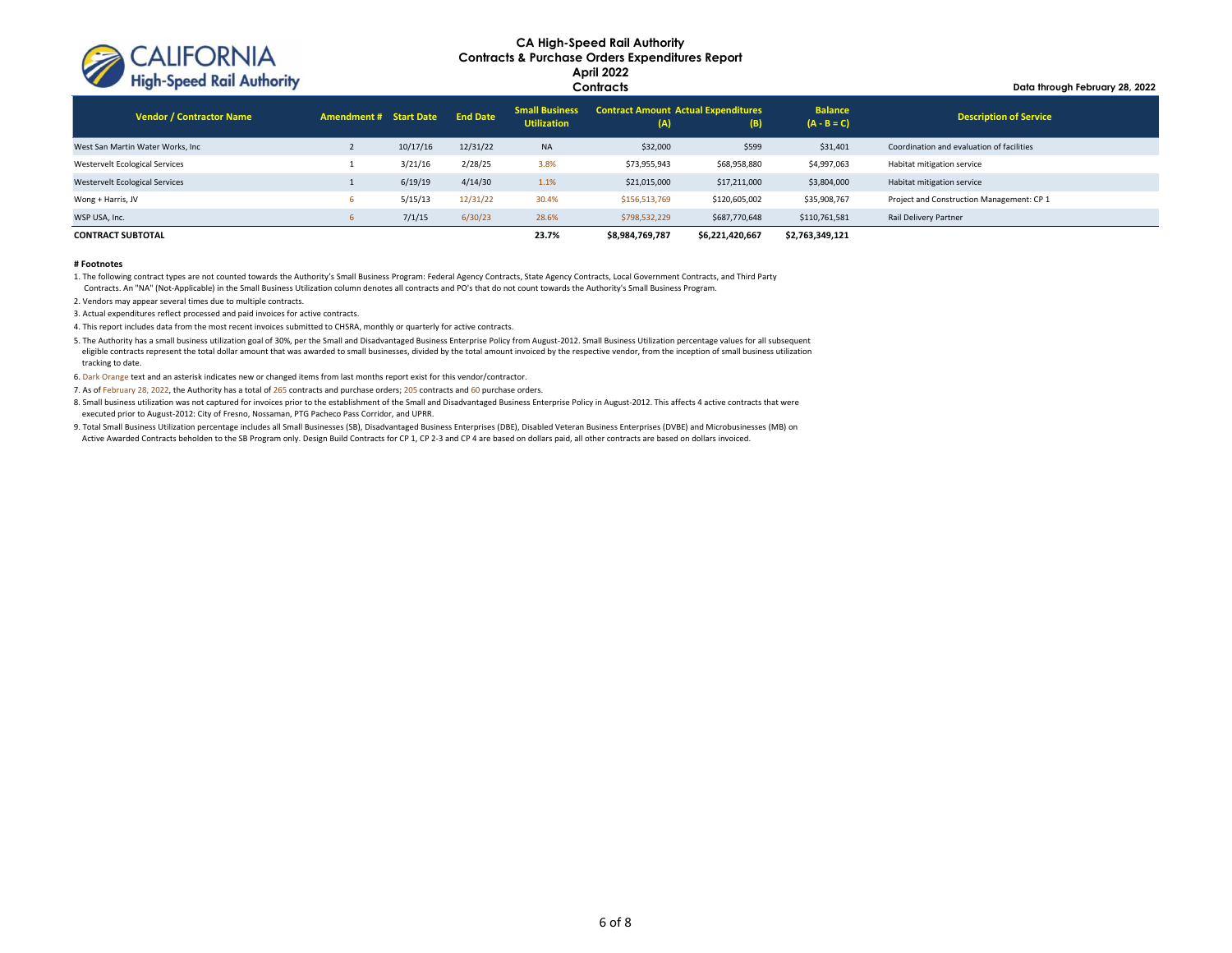| CALIFORNIA<br>High-Speed Rail Authority |
|-----------------------------------------|
|                                         |

| <b>Ingh opeca Kan Abulony</b>    |                                       |            |                   |                 | <b>Purchase Orders</b>                      |                                                   |          | Data through February 28, 2022  |                               |  |  |
|----------------------------------|---------------------------------------|------------|-------------------|-----------------|---------------------------------------------|---------------------------------------------------|----------|---------------------------------|-------------------------------|--|--|
|                                  | <b>Vendor / Contractor Name</b>       | Amendment# | <b>Start Date</b> | <b>End Date</b> | <b>Small Business</b><br><b>Utilization</b> | <b>Contract Amount Actual Expenditures</b><br>(A) | (B)      | <b>Balance</b><br>$(A - B = C)$ | <b>Description of Service</b> |  |  |
| Ablegov Inc.                     |                                       |            |                   |                 | 100.0%                                      | \$1,359                                           | \$1,359  | \$0                             | Office supplies               |  |  |
|                                  | Allied Network Solutions Inc. *       |            |                   |                 | 0.0%                                        | \$22,415                                          | \$0      | \$22,415                        | Office supplies               |  |  |
| Applied Imagery LLC <sup>*</sup> |                                       |            |                   |                 | <b>NA</b>                                   | \$9,512                                           | \$9,512  | \$0                             | Office supplies               |  |  |
| ArchiveSocial Inc. *             |                                       |            |                   |                 | <b>NA</b>                                   | \$10,000                                          | \$10,000 | \$0                             | <b>IT service</b>             |  |  |
| Archway Systems, Inc.            |                                       |            |                   |                 | 0.0%                                        | \$98,500                                          | \$0      | \$98,500                        | IT service                    |  |  |
| Asana Inc. *                     |                                       |            |                   |                 | <b>NA</b>                                   | \$1,319                                           | \$0      | \$1,319                         | IT software                   |  |  |
| Aurora Enterprises               |                                       |            |                   |                 | 28.0%                                       | \$24,940                                          | \$6,985  | \$17,955                        | IT service                    |  |  |
|                                  | Burkett's Office Supply Inc.          |            |                   |                 | 50.0%                                       | \$132                                             | \$66     | \$66                            | Office supplies               |  |  |
|                                  | Burkett's Office Supply Inc.          |            |                   |                 | 100.0%                                      | \$35                                              | \$35     | \$0                             | Office supplies               |  |  |
|                                  | Burkett's Office Supply Inc.          |            |                   |                 | 0.0%                                        | \$17                                              | \$0      | \$17                            | Office supplies               |  |  |
|                                  | Burkett's Office Supply Inc.          |            |                   |                 | 100.0%                                      | \$413                                             | \$413    | \$0                             | Office supplies               |  |  |
|                                  | Burkett's Office Supply Inc.          |            |                   |                 | 100.0%                                      | \$16                                              | \$16     | \$0                             | Office supplies               |  |  |
|                                  | Burkett's Office Supply Inc.          |            |                   |                 | 50.0%                                       | \$132                                             | \$66     | \$66                            | Office supplies               |  |  |
|                                  | Burkett's Office Supply Inc. *        |            |                   |                 | 100.0%                                      | \$36                                              | \$36     | \$0                             | Office supplies               |  |  |
|                                  | Burkett's Office Supply Inc. *        |            |                   |                 | 0.0%                                        | \$286                                             | \$0      | \$286                           | Office supplies               |  |  |
|                                  | Burkett's Office Supply Inc. *        |            |                   |                 | 0.0%                                        | \$296                                             | \$0      | \$296                           | Office equipment              |  |  |
| CAF Tech Inc                     |                                       |            |                   |                 | 100.0%                                      | \$14,630                                          | \$14,630 | \$0                             | IT service                    |  |  |
| <b>CALPIA*</b>                   |                                       |            |                   |                 | <b>NA</b>                                   | \$496                                             | \$0      | \$496                           | Office supplies               |  |  |
| <b>CEB</b>                       |                                       |            |                   |                 | <b>NA</b>                                   | \$8,836                                           | \$3,208  | \$5,628                         | Law Books                     |  |  |
|                                  | Cobalt Industrial Supply Co. *        |            |                   |                 | 0.0%                                        | \$2,232                                           | \$0      | \$2,232                         | Office equipment              |  |  |
|                                  | <b>Commerce Printing Services</b>     |            |                   |                 | 0.0%                                        | \$322                                             | \$0      | \$322                           | Office supplies               |  |  |
| <b>Compliance News</b>           |                                       |            |                   |                 | <b>NA</b>                                   | \$35                                              | \$0      | \$35                            | Advertisement                 |  |  |
|                                  | Coyote Creek Consulting Inc.          |            |                   |                 | 99.8%                                       | \$14,435                                          | \$14,402 | \$33                            | IT service                    |  |  |
|                                  | Department of Human Resources         |            |                   |                 | NA                                          | \$800                                             | \$0      | \$800                           | IT service                    |  |  |
|                                  | Department of Human Resources         |            |                   |                 | <b>NA</b>                                   | \$800                                             | \$800    | \$0                             | IT service                    |  |  |
| eJAmerica                        |                                       |            |                   |                 | 76.8%                                       | \$68,846                                          | \$52,866 | \$15,980                        | IT software                   |  |  |
|                                  | FedEx Corporation Services Inc        |            |                   |                 | <b>NA</b>                                   | \$5,000                                           | \$2,343  | \$2,657                         | Overnight mailing service     |  |  |
|                                  | FedEx Corporation Services Inc        |            |                   |                 | NA                                          | \$5,000                                           | \$3,995  | \$1,005                         | Overnight mailing service     |  |  |
|                                  | <b>FedEx Corporation Services Inc</b> |            |                   |                 | <b>NA</b>                                   | \$5,000                                           | \$440    | \$4,560                         | Overnight mailing service     |  |  |
|                                  | FedEx Corporation Services Inc*       |            |                   |                 | <b>NA</b>                                   | \$5,000                                           | \$0      | \$5,000                         | Overnight mailing service     |  |  |
|                                  | General Logistics Systems US Inc      |            |                   |                 | <b>NA</b>                                   | \$13,000                                          | \$0      | \$13,000                        | Overnight mailing service     |  |  |
|                                  | General Logistics Systems US Inc*     |            |                   |                 | <b>NA</b>                                   | \$13,000                                          | \$0      | \$13,000                        | Overnight mailing service     |  |  |
| <b>Golden State Overnight</b>    |                                       |            |                   |                 | <b>NA</b>                                   | \$13,000                                          | \$12,084 | \$916                           | Delivery service              |  |  |
| GSO/Overnight                    |                                       |            |                   |                 | NA                                          | \$13,000                                          | \$12,279 | \$721                           | Delivery service              |  |  |
| HSB Solutions Inc. *             |                                       |            |                   |                 | 100.0%                                      | \$22,093                                          | \$22,093 | \$0                             | IT service                    |  |  |
| Labor Law Center                 |                                       |            |                   |                 | <b>NA</b>                                   | \$400                                             | \$400    | \$0                             | Office supplies               |  |  |
| Linux Academy Inc                |                                       |            |                   |                 | <b>NA</b>                                   | \$22,593                                          | \$7,531  | \$15,062                        | IT software                   |  |  |
|                                  | Los Angeles Unified School District   |            |                   |                 | <b>NA</b>                                   | \$170                                             | \$0      | \$170                           | Personnel Service             |  |  |
| Midtown Stations *               |                                       |            |                   |                 | 0.0%                                        | \$3,240                                           | \$0      | \$3,240                         | Office supplies               |  |  |
| NWN Corp                         |                                       |            |                   |                 | NA                                          | \$9,798                                           | \$0      | \$9,798                         | Office equipment              |  |  |